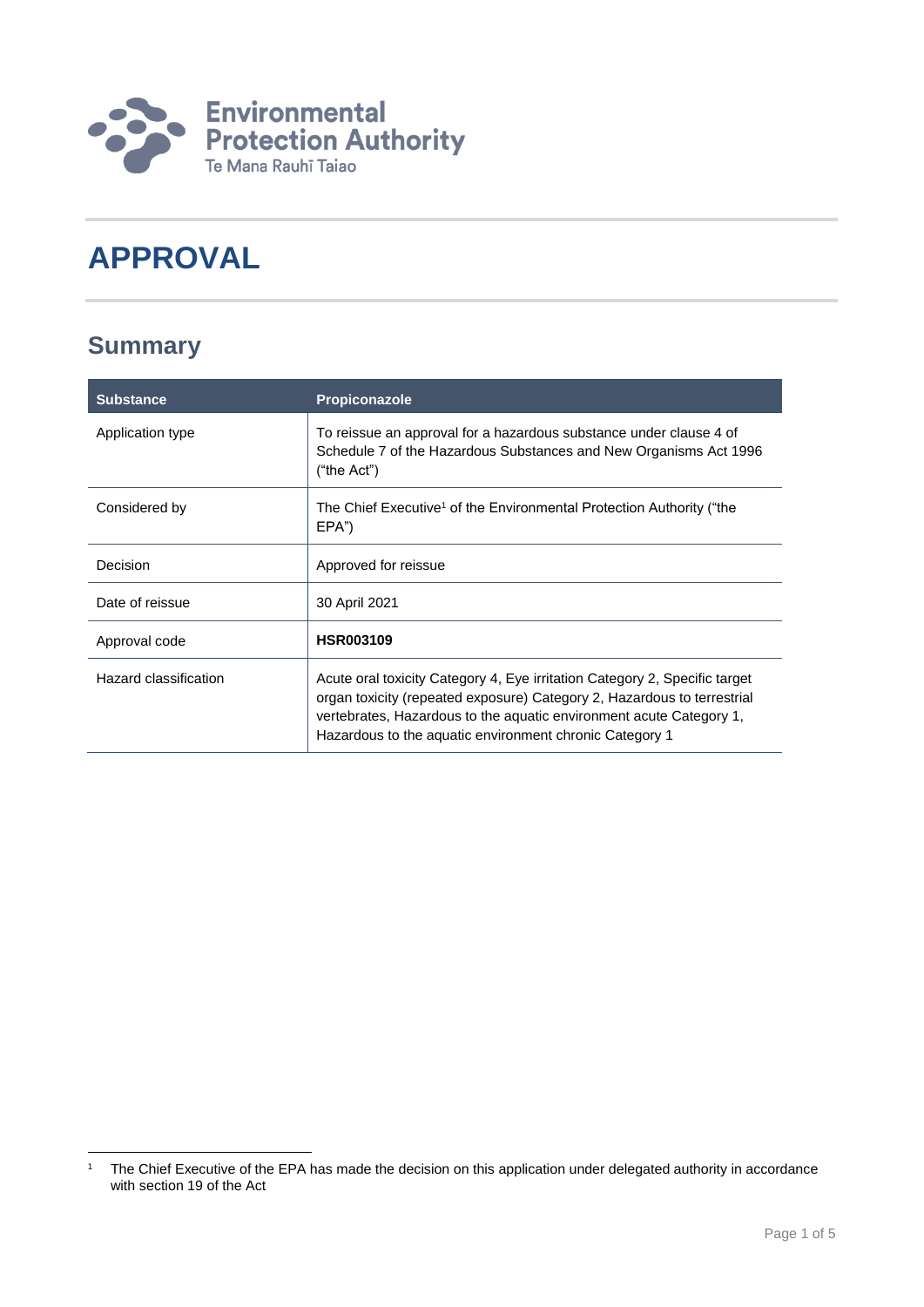### **Decision**

- 1.1. Pursuant to clause 4 of Schedule 7 of the Act, I have considered this approval to reissue.
- 1.2. I have considered the matters raised in sections 4 to 8 of the Act but, given the nature of the reissue is administrative, there are no further considerations required in order to achieve the purpose of the Act.
- 1.3. I consider it appropriate to reissue approval HSR003109 with the controls set out in the Appendix in accordance with clause 4 of Schedule 7 of the Act. Therefore the reissued approval is now made under section 29 of the Act, in accordance with clause 4(5) of Schedule 7, and Schedule 7 no longer applies to the reissued approval. Given the hazard classification system comes into effect from 30 April 2021, this decision will have effect from that date.
- 1.4. The transitional provisions of the Labelling Notice, Safety Data Sheets Notice and Packaging Notice apply to this reissued approval for the transitional period which begins on the date of reissue and ends on 30 April 2025.

Allearn Al

*Signed by:* **Date: 16 April 2021**

Dr Allan L Freeth **Chief Executive, EPA**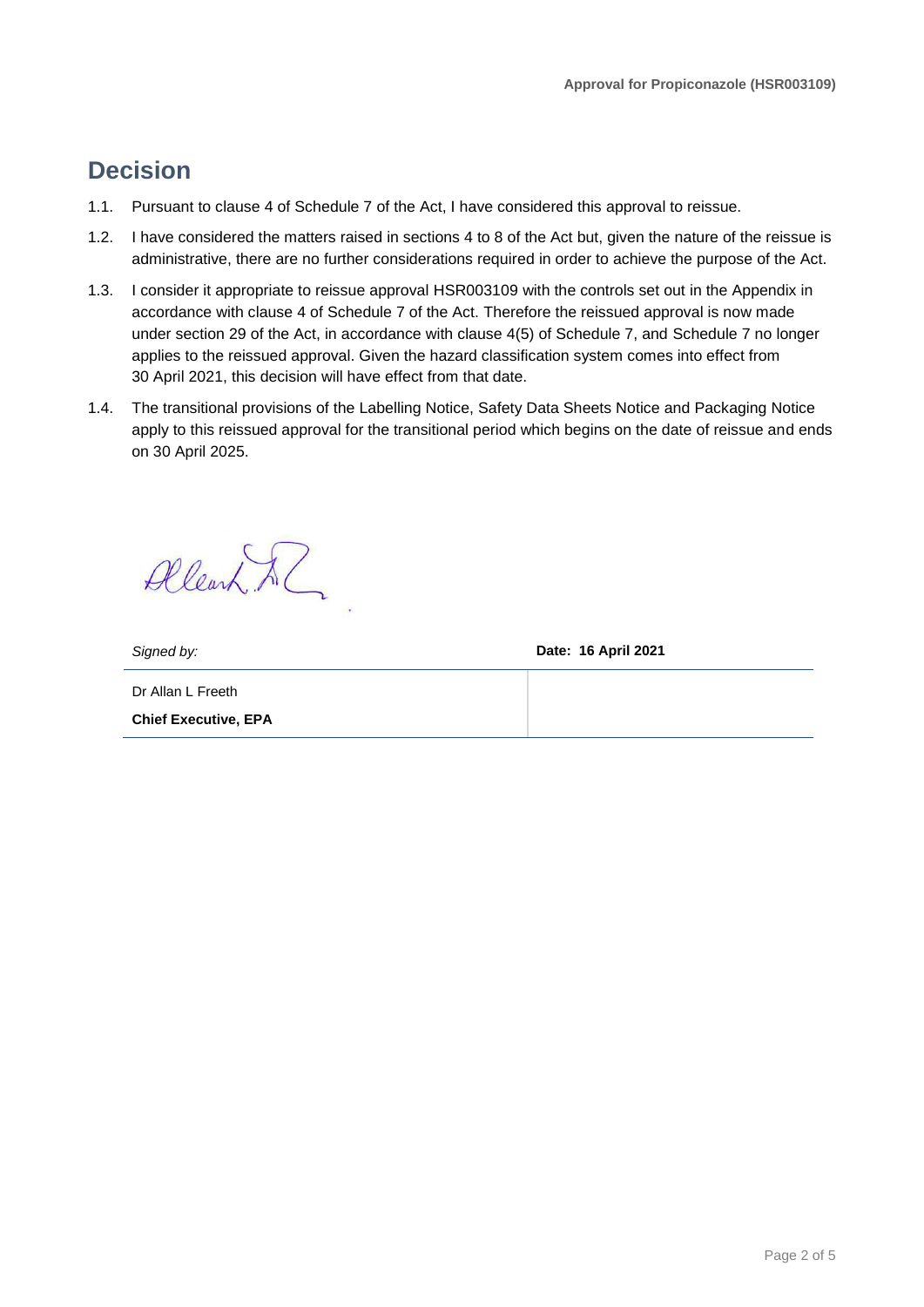## **Appendix: Controls applying to HSR003109**

### **Hazardous substances and new organisms (HSNO) default controls**

| <b>Control</b><br>code | <b>EPA Notice</b>                                         | <b>Notice / Part description</b>                                                               |
|------------------------|-----------------------------------------------------------|------------------------------------------------------------------------------------------------|
| LAB                    | Labelling Notice 2017                                     | Requirements for labelling of hazardous substances                                             |
| <b>PKG</b>             | Packaging Notice 2017                                     | Requirements for packaging of hazardous substances                                             |
| <b>SDS</b>             | Safety Data Sheets Notice 2017                            | Requirements for safety data sheets for hazardous<br>substances                                |
| <b>DIS</b>             | Disposal Notice 2017                                      | Requirements for disposing hazardous substances                                                |
| HPC <sub>1</sub>       | Hazardous Property Controls Notice<br>2017 Part 1         | <b>Preliminary provisions</b>                                                                  |
| HPC <sub>3</sub>       | <b>Hazardous Property Controls Notice</b><br>2017 Part 3  | Requirements for hazardous substances in a place<br>other than a workplace                     |
| HPC4A                  | <b>Hazardous Property Controls Notice</b><br>2017 Part 4A | Substances that are hazardous to the environment: Site<br>and storage controls                 |
| HPC4B                  | Hazardous Property Controls Notice<br>2017 Part 4B        | Use of substances that are hazardous to the<br>environment                                     |
| HPC4C                  | Hazardous Property Controls Notice<br>2017 Part 4C        | Qualifications required for application of substances<br>that are hazardous to the environment |

#### **HSNO additional controls and modifications to controls**

| Active<br>Additional<br>(1)<br>Any person who-<br>ingredient<br>control                                                                                                                                                                                                                                                                                                                                                                                                                                                                                                                                                                                                                                                                                                                                 |  |
|---------------------------------------------------------------------------------------------------------------------------------------------------------------------------------------------------------------------------------------------------------------------------------------------------------------------------------------------------------------------------------------------------------------------------------------------------------------------------------------------------------------------------------------------------------------------------------------------------------------------------------------------------------------------------------------------------------------------------------------------------------------------------------------------------------|--|
| manufactures or imports into New Zealand this hazardous<br>(a)<br>notification -<br>substance, which that person has not previously manufactured or<br>requirements<br>imported on or before 1 July 2006; or<br>for<br>notification of<br>had previously manufactured or imported this hazardous<br>(b)<br>pesticide and<br>substance on or before 1 July 2006, but that person has since<br>modified the manufacturing process or changed the source of<br>veterinary<br>medicine<br>manufacture for that hazardous substance,<br>active<br>must provide to the Authority in writing the information required by<br>ingredients<br>subclauses $(3)$ and $(4)$ .<br>(2)<br>The information required by subclause (1) must be provided—<br>in the case of a substance that is manufactured in New<br>(a) |  |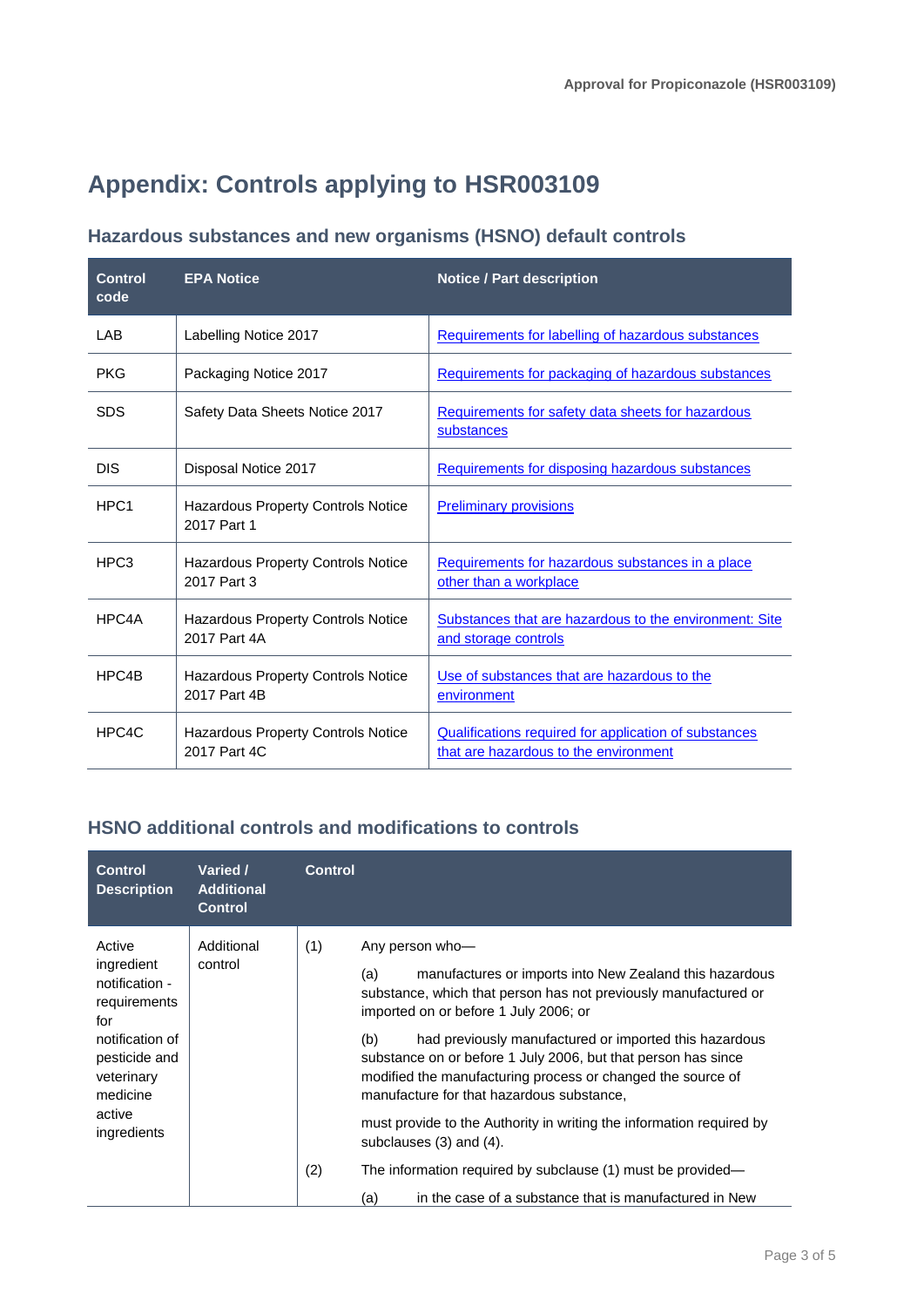| <b>Control</b><br><b>Description</b> | Varied /<br><b>Additional</b><br><b>Control</b> | <b>Control</b>  |                                                                                                                                                                                                                                                                                                                                                                                  |
|--------------------------------------|-------------------------------------------------|-----------------|----------------------------------------------------------------------------------------------------------------------------------------------------------------------------------------------------------------------------------------------------------------------------------------------------------------------------------------------------------------------------------|
|                                      |                                                 |                 | Zealand prior to that substance being sold to another person or<br>used in accordance with clause 1 of Schedule 3; or                                                                                                                                                                                                                                                            |
|                                      |                                                 |                 | (b)<br>in the case of a substance that is imported into New<br>Zealand, prior to that substance being imported; and                                                                                                                                                                                                                                                              |
|                                      |                                                 |                 | (c)<br>in the case of a substance to which subclause $(1)(b)$<br>applies-                                                                                                                                                                                                                                                                                                        |
|                                      |                                                 |                 | (i)<br>each and every time the manufacturing process<br>or source of manufacture is changed; and                                                                                                                                                                                                                                                                                 |
|                                      |                                                 |                 | (ii)<br>include equivalent information for the substance<br>that was produced by the manufacturing process before it<br>was modified, or supplied by the previous source of<br>manufacture, if such information has not previously been<br>provided to the Authority.                                                                                                            |
|                                      |                                                 | (3)             | The information to be provided is-                                                                                                                                                                                                                                                                                                                                               |
|                                      |                                                 |                 | the name and address of the manufacturer of the<br>(a)<br>substance;                                                                                                                                                                                                                                                                                                             |
|                                      |                                                 |                 | (b)<br>the specification of the substance including either-                                                                                                                                                                                                                                                                                                                      |
|                                      |                                                 |                 | the full name, including relevant citation, of the<br>(i)<br>national and/or international standard(s) set by an<br>international scientific or regulatory body recognised by the<br>Authority with which the substance complies, and evidence<br>to support this; or                                                                                                            |
|                                      |                                                 |                 | the manufacturer's specifications including purity<br>(ii)<br>of the hazardous substance, isomeric ratio where<br>applicable, maximum impurity content and evidence to<br>support these, including details of analytical methods used.<br>Where the substance is produced at more than one<br>manufacturing site, this information must be provided for<br>each site separately; |
|                                      |                                                 |                 | the identity of any impurity, its origin, and the nature of its<br>(c)<br>relationship to the active component-                                                                                                                                                                                                                                                                  |
|                                      |                                                 |                 | (i)<br>in the case of this substance, when the impurity is<br>present at a concentration of 10 g/kg or more;                                                                                                                                                                                                                                                                     |
|                                      |                                                 |                 | (d)<br>the identity of any impurity that is known to be of<br>toxicological concern, its origin, and the nature of its relationship to<br>the active component-                                                                                                                                                                                                                  |
|                                      |                                                 |                 | (i)<br>in the case of this substance, when the impurity is<br>present at a concentration of less than 10 g/kg.                                                                                                                                                                                                                                                                   |
|                                      |                                                 | (4)<br>include- | Information on an impurity that is required under subclause (3) must                                                                                                                                                                                                                                                                                                             |
|                                      |                                                 |                 | its chemical name;<br>(a)                                                                                                                                                                                                                                                                                                                                                        |
|                                      |                                                 |                 | (b)<br>its Chemical Abstract Service Registry number (if<br>available); and                                                                                                                                                                                                                                                                                                      |
|                                      |                                                 |                 | (c)<br>its maximum concentration in the substance.                                                                                                                                                                                                                                                                                                                               |